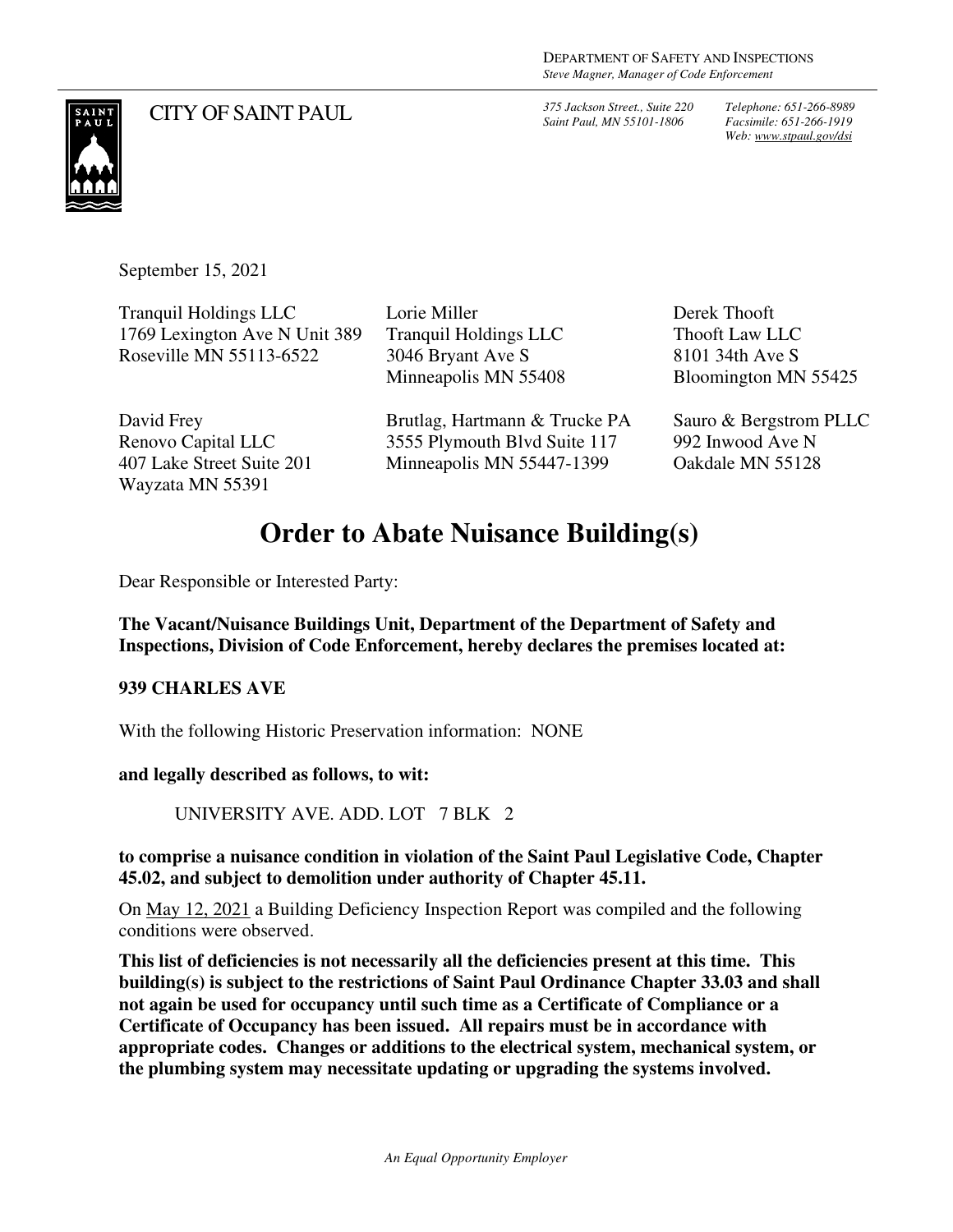This is a two-story, wood frame, duplex with a detached, one-stall garage.

The following is excerpted from the expired September 8, 2016 Code Compliance Report:

### **BUILDING**

- 1. Ensure basement cellar floor is even, is cleanable, and all holes are filled.
- 2. Exit doors shall be capable of being opened from the inside, easily and without the use of a key. Remove all surface bolts.
- 3. Repair or replace damaged doors and frames as necessary, including storm doors.
- 4. Install floor covering in bathroom and kitchen that is impervious to water.
- 5. Repair walls, ceiling and floors throughout, as necessary.
- 6. Prepare and paint interior and exterior as necessary. Observe necessary abatement procedures (EPA, MPCA and St. Paul Legislative Code, Chapter 34 for additional information) if lead base paint is present.
- 7. Any framing members that required repair or do not meet code (where wall and ceiling covering is removed, members that are over-spanned, over-spaced, not being carried properly, door and window openings that are not adequately supported, etc.) are to be reconstructed in an approved manner.
- 8. Provide fire block construction as necessary and seal chases in basement ceiling.
- 9. Where wall and ceiling covering is removed install full thickness or code-specified insulation.
- 10. Air-seal and insulate attic/access door.
- 11. Install Smoke Detectors/Carbon Monoxide Detectors per MN Conservation Code and the MN Dept. of Labor and Industry: Install per code where feasible.
- 12. Dry out basement and eliminate source of moisture.
- 13. Provide major clean-up of premises.
- 14. Install water-proof enclosure in shower area.
- 15. Provide weather sealed, air sealed and vermin sealed exterior.
- 16. Repair siding, soffit, fascia, trim, etc. as necessary.
- 17. Provide proper drainage around house to direct water away from foundation of house.
- 18. Install downspouts and a complete gutter system.
- 19. Install rain leaders to direct drainage away from foundation.
- 20. Provide general rehabilitation of garage.
- 21. Grade must drain away from foundation of dwelling. Maintain 6-inch clearance between wood and soil.
- 22. Properly install flashing at rim joist area for siding and rear deck area.
- 23. Remove mold, mildew and moldy or water damaged materials.
- 24. Replace missing rear guardrail.<br>25. Repair garage siding at grade (n
- Repair garage siding at grade (need to have 6" clearance from framing to grade) insure flashing to code.
- 26. Install service door on garage.
- 27. Fire stop chases, walls and ceilings as required.
- 28. Sister joist in kitchen ceiling (over cut) on 1st. floor.
- 29. Second floor kitchen ceiling open and un-insulated, all to be inspected before covering. Also, drywall installed without inspections and needs to be removed.
- 30. Install basement floor and vapor barrier with inspection.
- 31. New roof covering without inspections and needs many corrections (replace roof covering)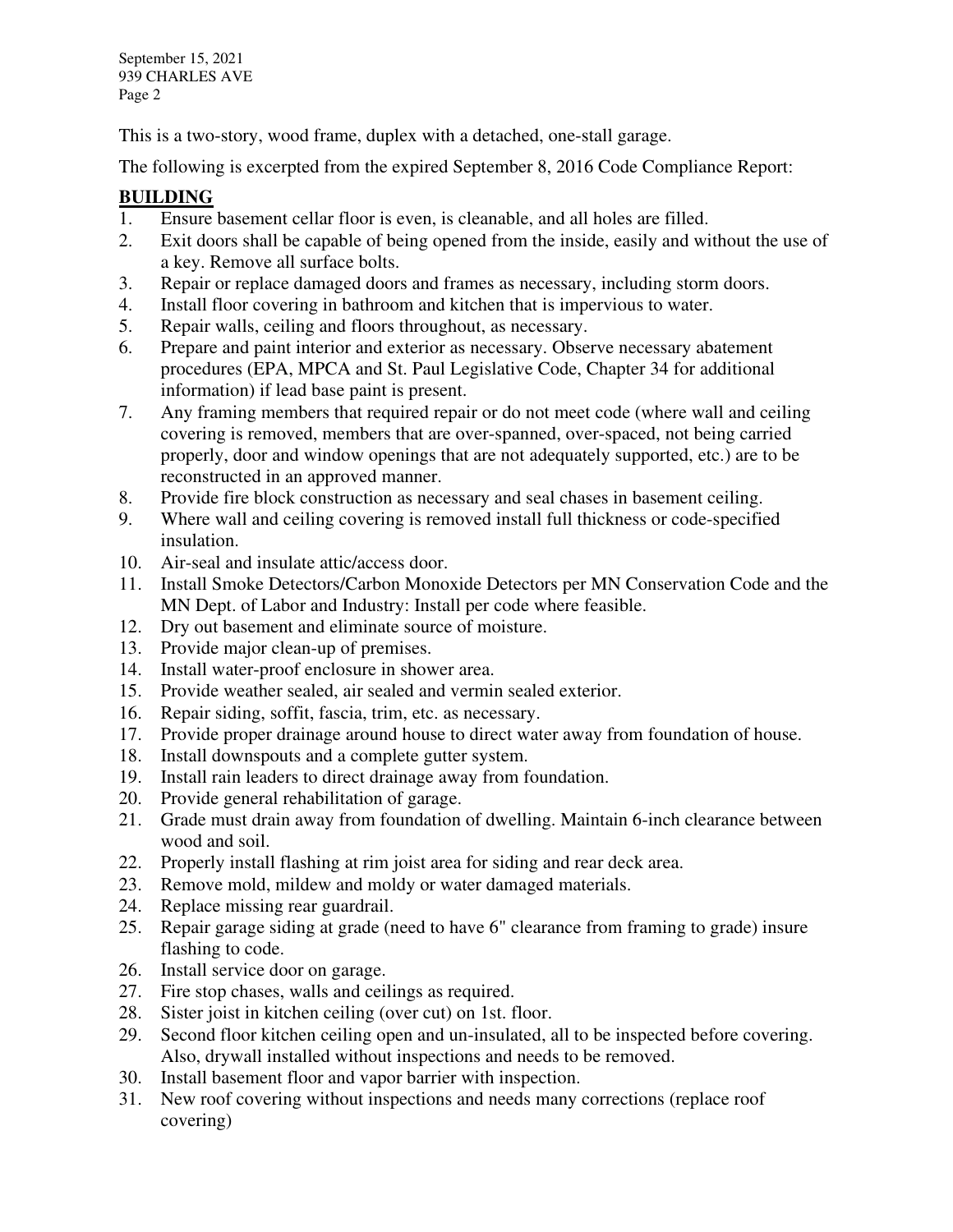- 32. Install gutters, downspouts and rain leaders on garage.
- 33. Install 20-minute fire rated doors, with self-closing device, between common areas and individual units. All penetrations required to have property intumescent device or caulk (per current building codes).
- 34. Maintain one-hour fire separation between dwelling units and between units and common areas.
- 35. Install handrails (34 inches 38 inches above each nosing) and guardrails (36-inch minimum) at all stairways, and return handrail ends into a newel post or wall per attachment.
- 36. Repair or Replace any deteriorated window sash, broken glass, sash holders, re-putty, etc as necessary.
- 37. Provide complete storms and screens, in good repair for all door and window openings.
- 38. Provide functional hardware at all doors and windows.
- 39. A building permit is required to correct the above deficiencies. All work is to be done in a workmanship like manner.

### **ELECTRICAL**

- 1. No power at time of inspection. Test all electrical outlets and ensure all luminaires (light fixtures) are working properly when power is restored.
- 2. All circuits modified.
- 3. Provide a complete circuit directory at service panel indicating location and use of all circuits.
- 4. Properly strap and support cables and/or conduits.
- 5. Repair or replace all broken, painted over, corroded, missing or loose receptacles, luminaires (light fixtures), switches, covers and plates to current code.
- 6. Check all receptacles for proper polarity (including 2-prong) and verify ground on 3-prong receptacles. Ensure all GFCI receptacles are functioning properly. Rewire and/or replace receptacles that are improperly wired or not functioning properly.
- 7. Install hard-wired, battery backup, Carbon Monoxide smoke detector as specified in Chapter 58 of the Saint Paul Legislative Code, and other smoke detectors and carbon monoxide detectors as required by the Minnesota State Building Code.
- 8. Install light fixture outlet boxes for all lighting on 1st and 2nd levels.
- 9. A rough in inspection is required for all levels.
- 10. Perform a service load calculation.
- 11. All electrical work must be done by a Minnesota-licensed electrical contractor under an electrical permit.

#### **PLUMBING**

- 1. All waste, vent, and water pipe to be installed, air tested, and inspected per the Minnesota Plumbing Code.
- 2. Basement -Gas Piping Install an approved shut off connector and gas piping for the dryer.
- 3. Basement -Gas Piping Vent clothes dryer to code.
- 4. Basement -Gas Piping Conduct a witnessed pressure test on gas piping system.
- 5. Basement -Soil and Waste Piping Plug all open piping and properly pitch all piping.
- 6. Basement -Soil and Waste Piping Install proper pipe supports.
- 7. Basement -Water Heater Correct the pressure and temperature relief valve discharge.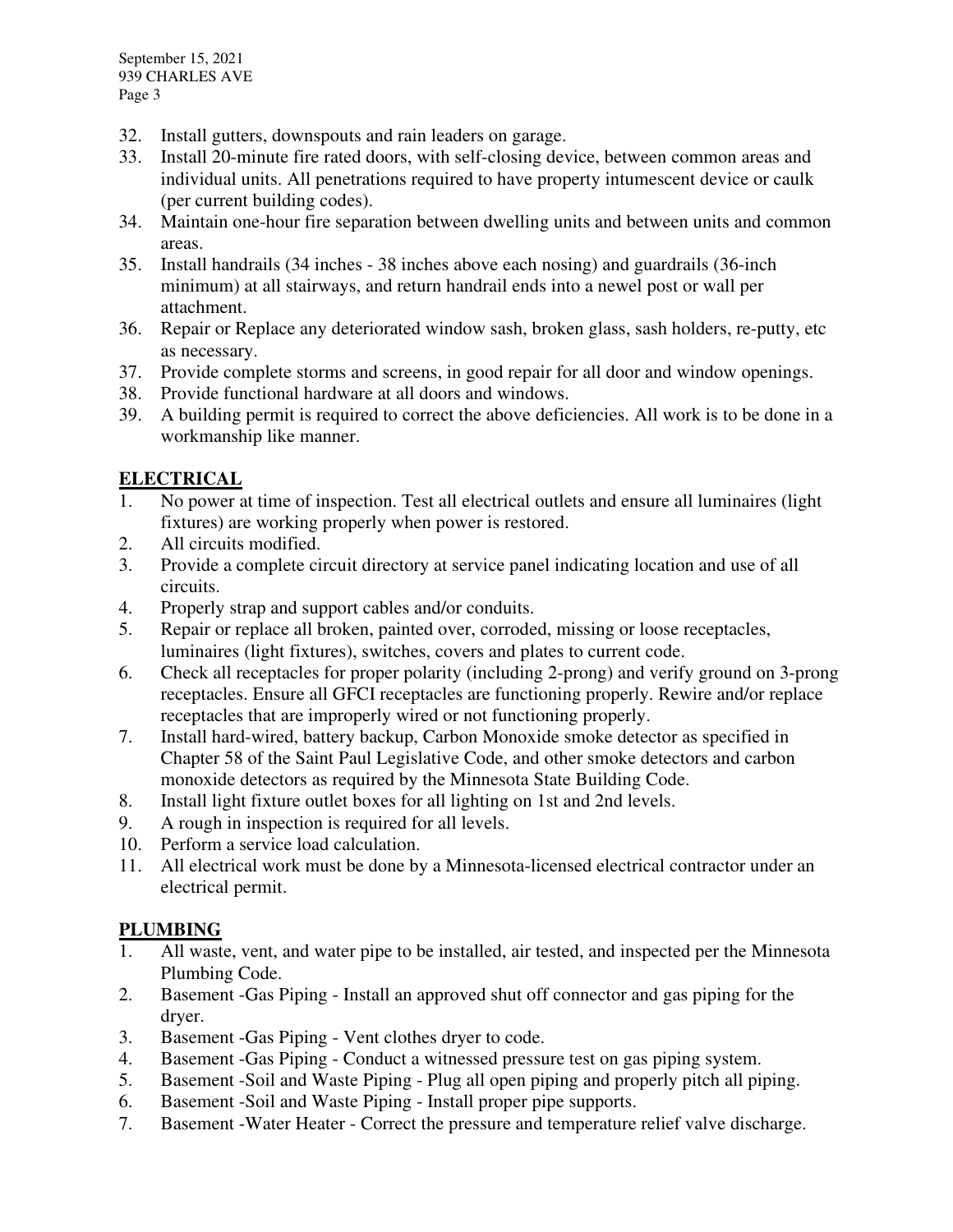- 8. Basement -Water Heater Install the water piping for the water heater to code.
- 9. Basement -Water Heater The water heater must be fired and in service.
- 10. Basement -Water Meter Raise the water meter to a minimum or 12 inches above the floor.
- 11. Basement -Water Meter Support the water meter to code.
- 12. Basement -Water Meter The water meter must be installed and in service.
- 13. Basement -Water Piping Repair or replace all the corroded, broken, or leaking water piping.
- 14. Basement -Water Piping Replace all the improper fittings and fittings that have improper usage.
- 15. Basement -Water Piping Provide a one (1) inch water line to the first major take off.
- 16. First Floor -Gas Piping Install an approved shut off; connector and gas piping for the range.
- 17. All the above corrections to waste, vent, water, and gas piping shall be per the Minnesota Plumbing Code Chapter 4714, Minnesota Rules Chapter 326, 4716, 1300, the Minnesota Mechanical Code, the Minnesota Fuel Gas Code, and Saint Paul Regional Water Services Water Code. All plumbing must be done by a plumbing contractor licensed in the State of Minnesota and the City of St. Paul by a plumber licensed in the State of Minnesota who also possess a City of Saint Paul Competency Card and after obtaining an approved City of Saint Paul Plumbing Permit.

#### **MECHANICAL**

- 1. Install approved lever handle manual building shutoff gas valve in an accessible location ahead of the first branch tee.
- 2. Clean and Orsat test furnace/boiler burner. Check all controls for proper operation. Check furnace heat exchanger for leak; provide documentation from a licensed contractor that the heating unit is safe.
- 3. Provide thirty (30) inches of clearance in front of furnace/boiler for service.
- 4. Move furnace/boiler out of closet/alcove or provide documentation from the equipment manufacturer indicating that it is an approved installation.
- 5. Provide a means of returning air from every habitable room to the furnace. Return air cannot be taken from closets, bathrooms, toilet rooms, kitchen or mechanical rooms.
- 6. Vent clothes dryer to code.
- 7. Provide adequate combustion air and support duct to code.
- 8. Provide support for gas lines to code.
- 9. Plug, cap and/or remove all disconnected gas lines.
- 10. Provide all supply and return ducts for warm air heating system must be clean before final approval for occupancy. Documentation is required from a licensed duct-cleaning contractor that the duct system has been cleaned.
- 11. Repair and/or replace heating registers as necessary.
- 12. Provide heat in every habitable room and bathrooms.
- 13. Mechanical gas permits are required for the above work.

As owner, agent or responsible party, you are hereby notified that if these deficiencies and the resulting nuisance condition is not corrected by **October 15, 2021** the Department of Safety and Inspections, Division of Code Enforcement, will begin a substantial abatement process to demolish and remove the building(s). The costs of this action, including administrative costs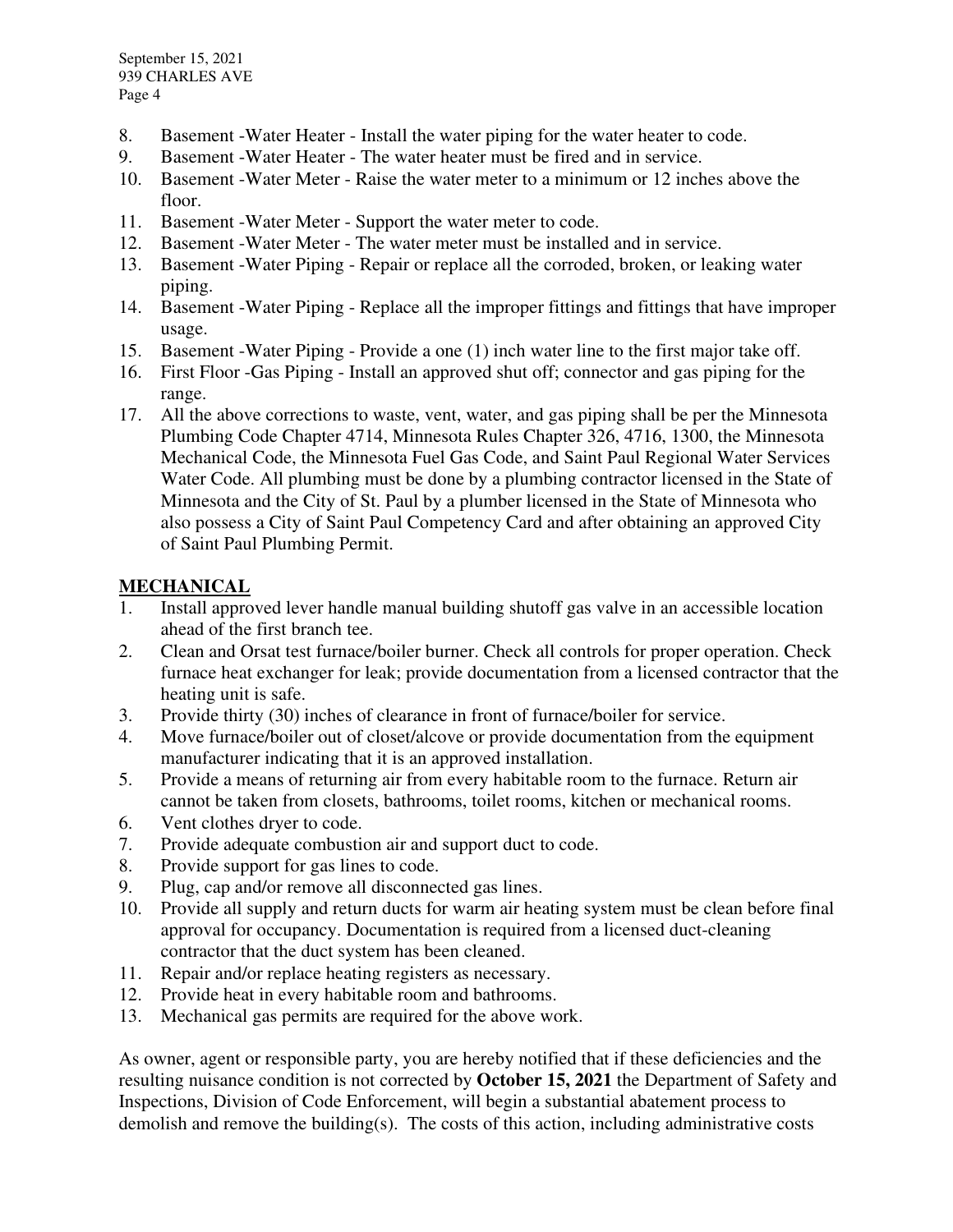and demolition costs will be assessed against the property taxes as a special assessment in accordance with law.

As first remedial action, a Code Compliance Inspection Report must be obtained from the Building Inspection and Design Section, 375 Jackson Street, Suite 220, (651) 266-8989. This inspection will identify specific defects, necessary repairs and legal requirements to correct this nuisance condition. You may also be required to post a five thousand dollars (\$5,000.00) performance deposit with the Department of Safety and Inspections before any permits are issued, except for a demolition permit. Call the Department of Safety and Inspections for more information at 651-266-8989.

If this building is located in a historic district or site (noted on page 1, above, just below the property address) then you must contact Heritage Preservation (HPC) staff to discuss your proposal for the repairs required by this order and compliance with preservation guidelines. Copies of the guidelines and design review application and forms are available from the Department of Safety and Inspections web site (see letterhead) and from the HPC staff. No permits will be issued without HPC review and approval. HPC staff also can be reached by calling 651-266-9078.

As an owner or responsible party, you are required by law to provide full and complete disclosure of this "Order to Abate" to all interested parties, all present or subsequent renters and any subsequent owners. The property shall not be sold, transferred or conveyed in any manner until the Nuisance Conditions have been abated and the Certificate of Code Compliance or Certificate of Occupancy has been issued.

The Enforcement Officer is required by law to post a placard on this property which declares it to be a "nuisance condition", subject to demolition and removal by the City. This placard shall not be removed without the written authority of the Department of Safety and Inspections, Division of Code Enforcement. The department is further required to file a copy of this "Order to Abate" with the City Clerk's Office.

If corrective action is not taken within the time specified in this order, the Enforcement Officer will notify the City Council that abatement action is necessary. The City Clerk will then schedule dates for Public Hearings before the City Council at which time testimony will be heard from interested parties. After this hearing the City Council will adopt a resolution stating what action if any, it deems appropriate.

If the resolution calls for abatement action the Council may either order the City to take the abatement action or fix a time within which this nuisance must be abated in accordance with the provisions of Chapter 33 of the Saint Paul Legislative Code and provide that if corrective action is not taken within the specified time, the City shall abate this nuisance. The costs of this action, including administrative costs will be assessed against the property as a special assessment in accordance with law.